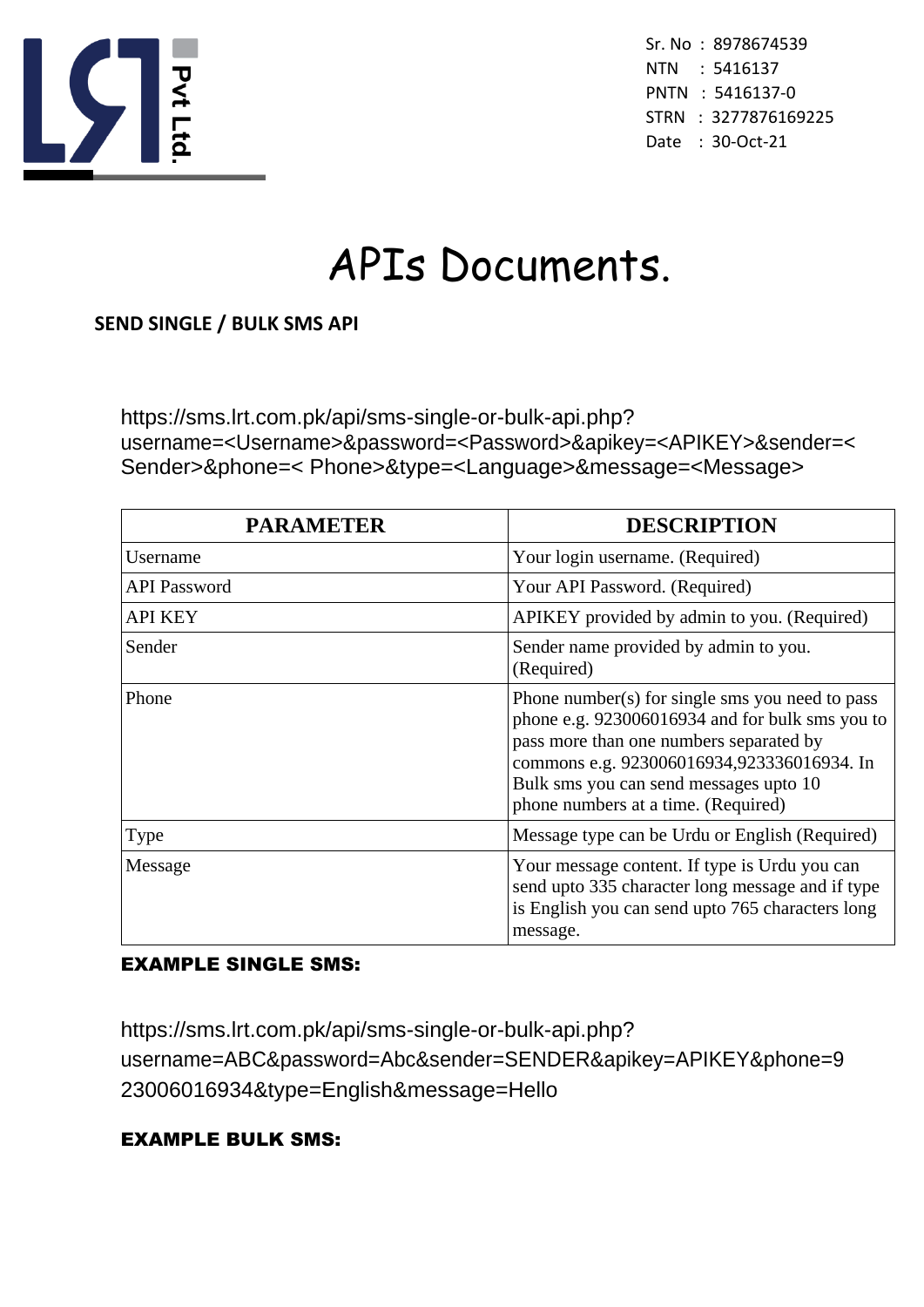```
https://sms.lrt.com.pk/api/sms-single-or-bulk-api.php? 
username=ABC&password=Abc&sender=SENDER&apikey=APIKEY&phone=92300
6016934,923336016934&type=Urdu&message=Hello
```
## REQUEST RESPONSE:

Your Message is sent, MSISDN 2, Cost 2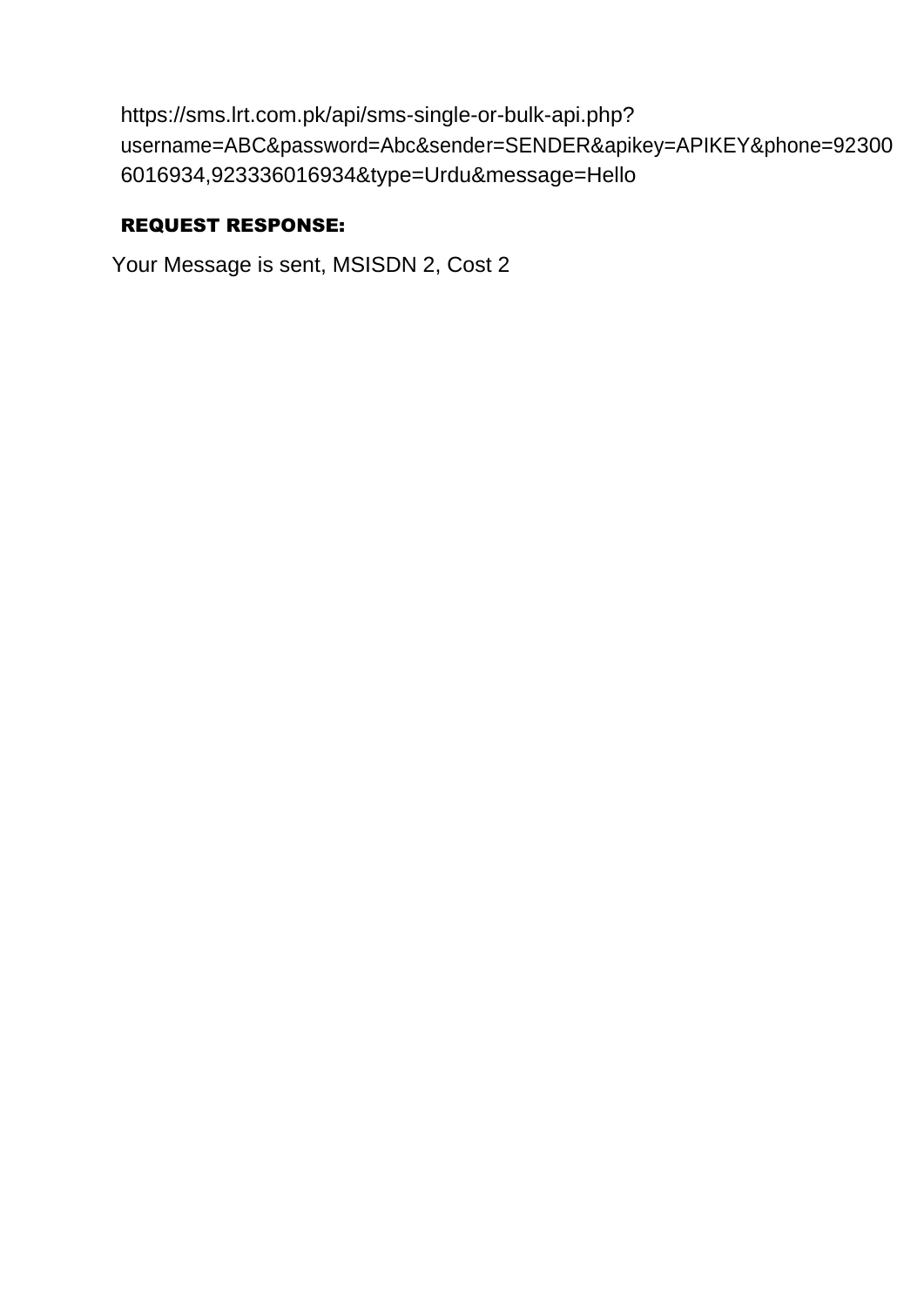## CHECK BALANCE API:

## https://sms.lrt.com.pk/api/balance.php? username=<Username>&password=<Password>

| <b>PARAMETER</b>    | <b>DESCRIPTION</b>                          |
|---------------------|---------------------------------------------|
| Username            | Your login username. (Required)             |
| <b>API Password</b> | Your API Password. (Required)               |
| <b>API KEY</b>      | APIKEY provided by admin to you. (Required) |

#### EXAMPLE SINGLE SMS:

https://sms.lrt.com.pk/api/balance.php?username=ABC&password=A bc&apikey=APIKEY

#### REQUEST RESPONSE:

Your credit is 495376 & your credit limit is 495376

## CHECK SMS DELIVERY API:

https://sms.lrt.com.pk/api/dlr.php? username=<Username>&password=<Password>&apikey=<APIKEY >&phone=<Phone>

| <b>PARAMETER</b>    | <b>DESCRIPTION</b>                                 |
|---------------------|----------------------------------------------------|
| Username            | Your login username. (Required)                    |
| <b>API</b> Password | Your login password. (Required)                    |
| <b>API KEY</b>      | APIKEY provided by admin to you. (Required)        |
| Phone               | Phone number which sms status you want to<br>know. |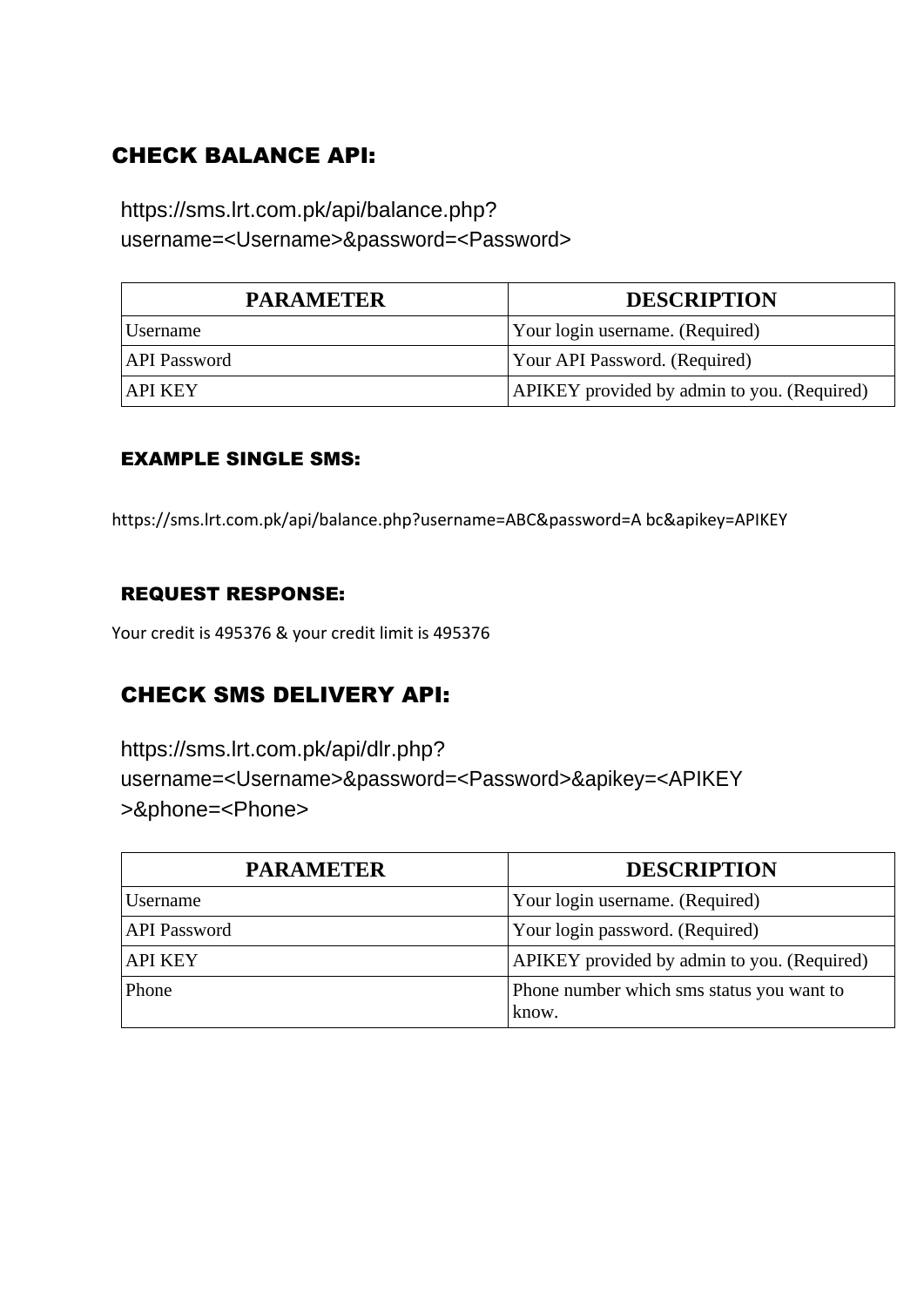#### **EXAMPLE SINGLE SMS**:

https://sms.lrt.com.pk/api/balance.php? username=ABC&password=ABC&apikey=2abc78hd52dr &phone=923006016934

#### **REQUEST RESPONSE**:

Your message status for 923006016934 is Sent.

## NEW SMS POST JSON API:

| <b>POST PARAMETER</b> | <b>DESCRIPTION</b>                                                                                                                                                           |
|-----------------------|------------------------------------------------------------------------------------------------------------------------------------------------------------------------------|
| Username              | Your login username. (Required)                                                                                                                                              |
| Api Password          | Your login password. (Required)                                                                                                                                              |
| <b>API KEY</b>        | APIKEY provided by admin to you. (Required)                                                                                                                                  |
| Sender                | Sender name provided by admin to you.<br>(Required)                                                                                                                          |
| sms_data              | [{"phone":923422988522,"type":"urdu","m<br>essage": "Test Message From<br>Here." }, {"phone": 923006016934, "type<br>":"urdu", "message":" Test Message From<br>Here." $\}]$ |

https://sms.lrt.com.pk/api/new-sms-api.php

#### **EXAMPLE NEW SMS API**:

https://sms.lrt.com.pk/api/new-sms-api.php

### **JSON REQUEST RESPONSE**:

[{"cost":7,"id":2061164},{"cost":2.5,"id":2061165},{"cost":4.5,"id":2061166}